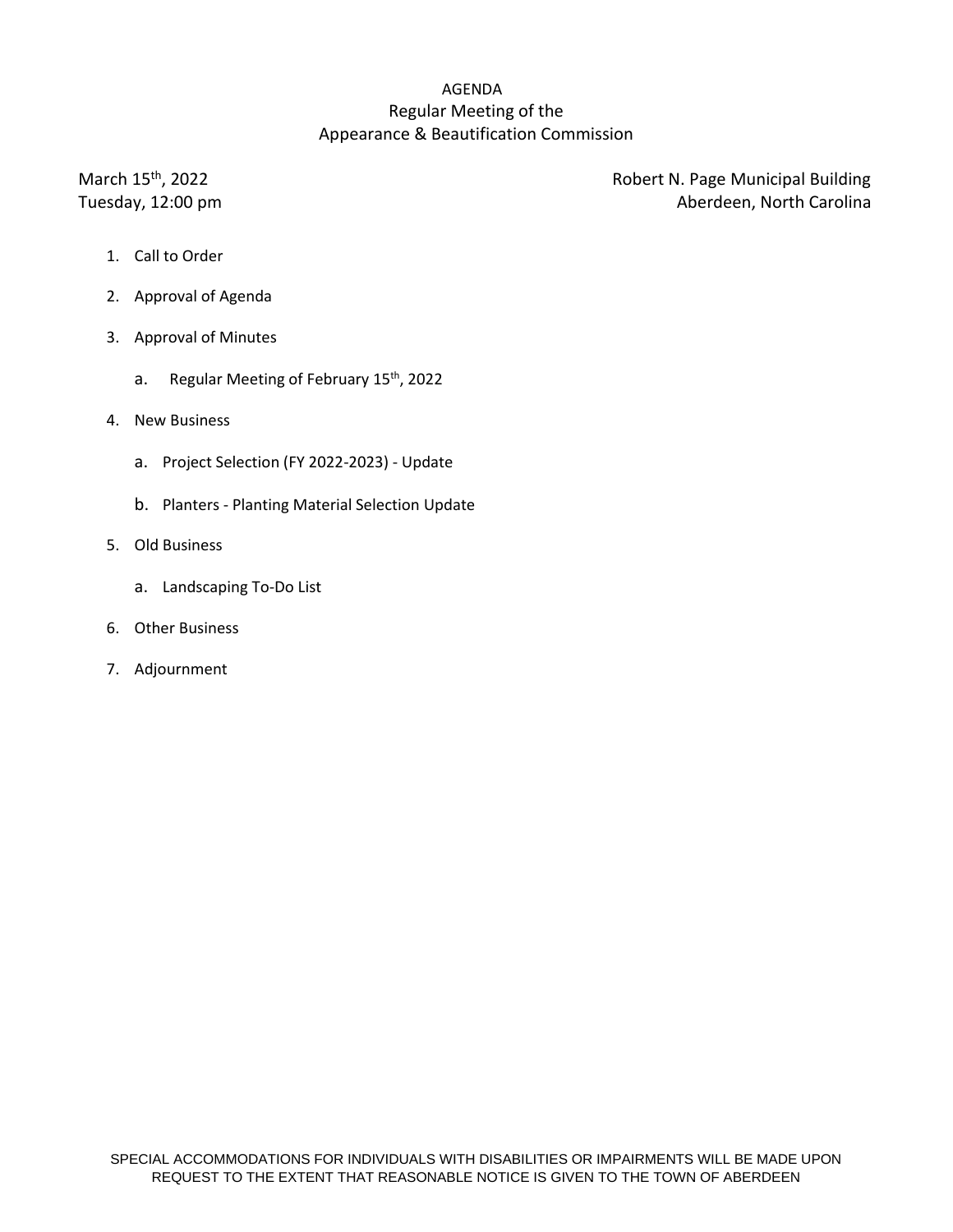## **MINUTES** Regular Meeting of the Appearance & Beautification Commission

February 15, 2022 **Robert N. Page Municipal Building** Tuesday, 12:00 pm Aberdeen, North Carolina

The Aberdeen Appearance & Beautification Commission (ABC) met on February 15, 2022, at 12:00 pm for a regular meeting. The meeting was held in Town Hall. Members present were Chairperson Janet Peele, Teressa Beavers, Elease Goodwin, Chelsea Vandever and Dene Moon. Staff members in attendance were Planning Director Justin Westbrook, Planner Danielle Orloff, and Administrative Assistant Cathi Ericson.

1. Call to Order

Chairperson Peele called the meeting to order at 12:00 pm.

2. Approval of Agenda

A motion was made by Ms. Vandever, seconded by Ms. Goodwin, to approve the agenda as presented. Motion unanimously carried 5-0.

3. Approval of Minutes

A motion was made by Ms. Beavers, seconded by Ms. Goodwin, to approve the minutes of the regular Meeting of January 18, 2022 as presented. Motion unanimously carried 5-0.

- 4. New Business
	- a. Spring Planting Order Update

The Spring plants have been ordered and the ABC packet includes images of the chosen material. The order will ship the week of May 2, 2022. The upright variety Titan vinca was selected and perennials have been added to the beds also. Chairperson Peele requested that the planting pattern be done in concentric circles, so that the flowers look like a mass.

b. Planters - Planting Material Selection

Seven mini crepe myrtles will be purchased for the refurbished Downtown planters. Chairperson Peele suggested the Board review the myrtle varieties so that a longer bloom time varietal can be chosen. She suggested that the color Dynamite Red be chosen to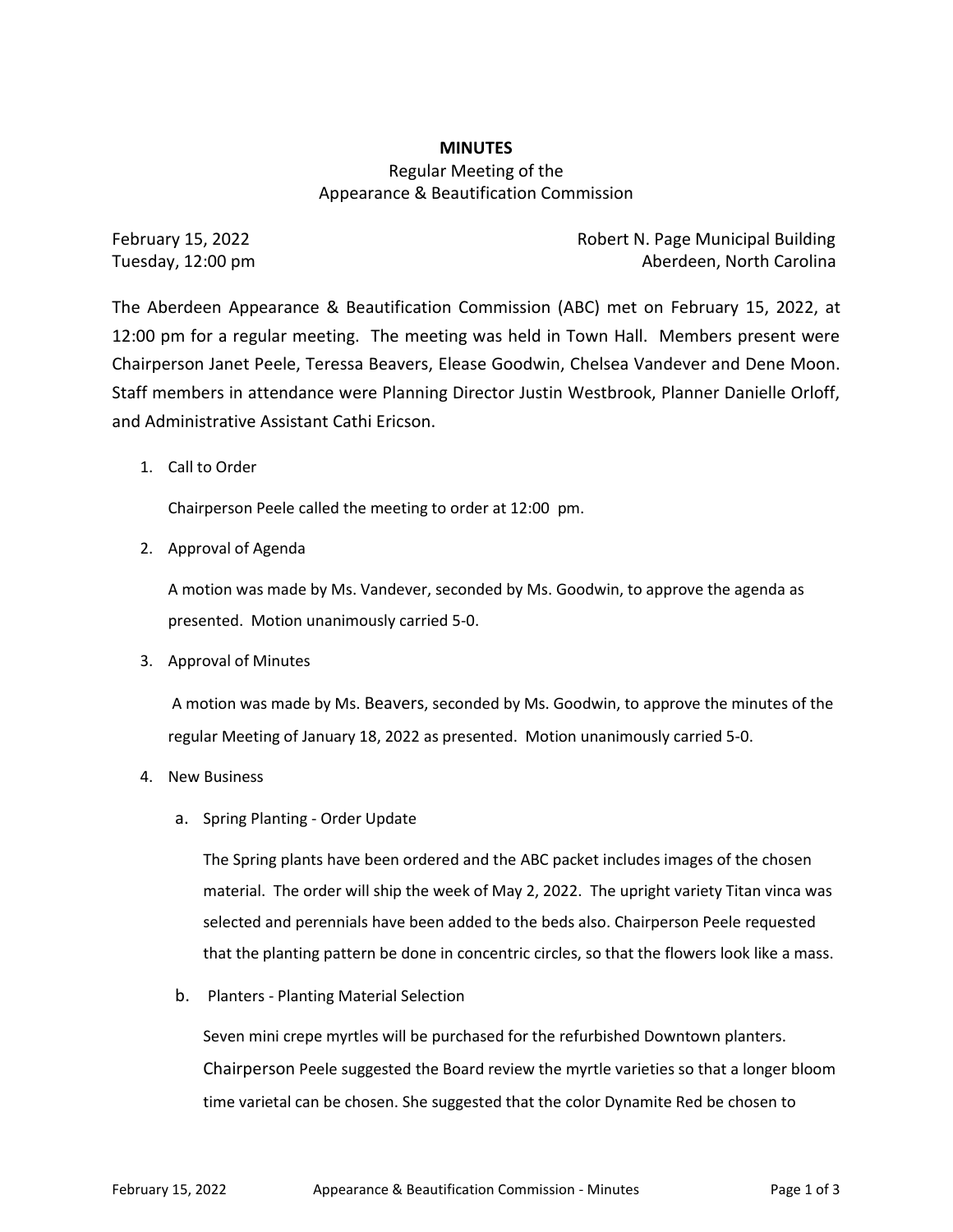match the myrtles on South Street. Planner Orloff will bring the available options to the March ABC meeting.

#### c. Project Subcommittee Selection – (FY 2022-2023)

Planner Orloff asked for volunteers to form the ABC Annual Project Subcommittee for the 2022 budget year. The subcommittee members are Ms. Beavers, Ms. Moon and Ms. Vandever. This subcommittee will meet and decide on project suggestions for the 2022 budget year. The ideas will then be shared with Planning Staff who will research and provide pricing details to the Board at a future ABC meeting.

#### 5. Old Business

## a. Landscaping To-Do List

Planner Orloff responded to the request for power washing the Downtown sidewalks, she stated that the Town is responsible for this task, but they are not adequately staffed to take care of this right now and Public Works would determine the necessity. She also stated that the state is responsible for weeding and mowing the NC DOT streets.

Ms. Beavers had inquired at the January meeting about some of the Christmas lights that had malfunctioned. Dasher's Designs installed the lights and a possibility of the malfunction could be a tripped breaker. Planner Orloff stated they will have a plan that is more proactive for any glitches or malfunctions in the coming year. She also noted that if any members noticed any malfunctioning lights, they can pass along the information so it can be addressed in a timely manner.

Chairperson Peele asked for Milorganite be added to the pansies. This can be purchased at Aberdeen Supply.

b. Other Business

Planner Orloff stated that the street banners will be changed out at the end of February. A cleanup project with the Lions Club has been coordinated with Public Works.

The camellia placement after their removal from the planters is still needing to be discussed.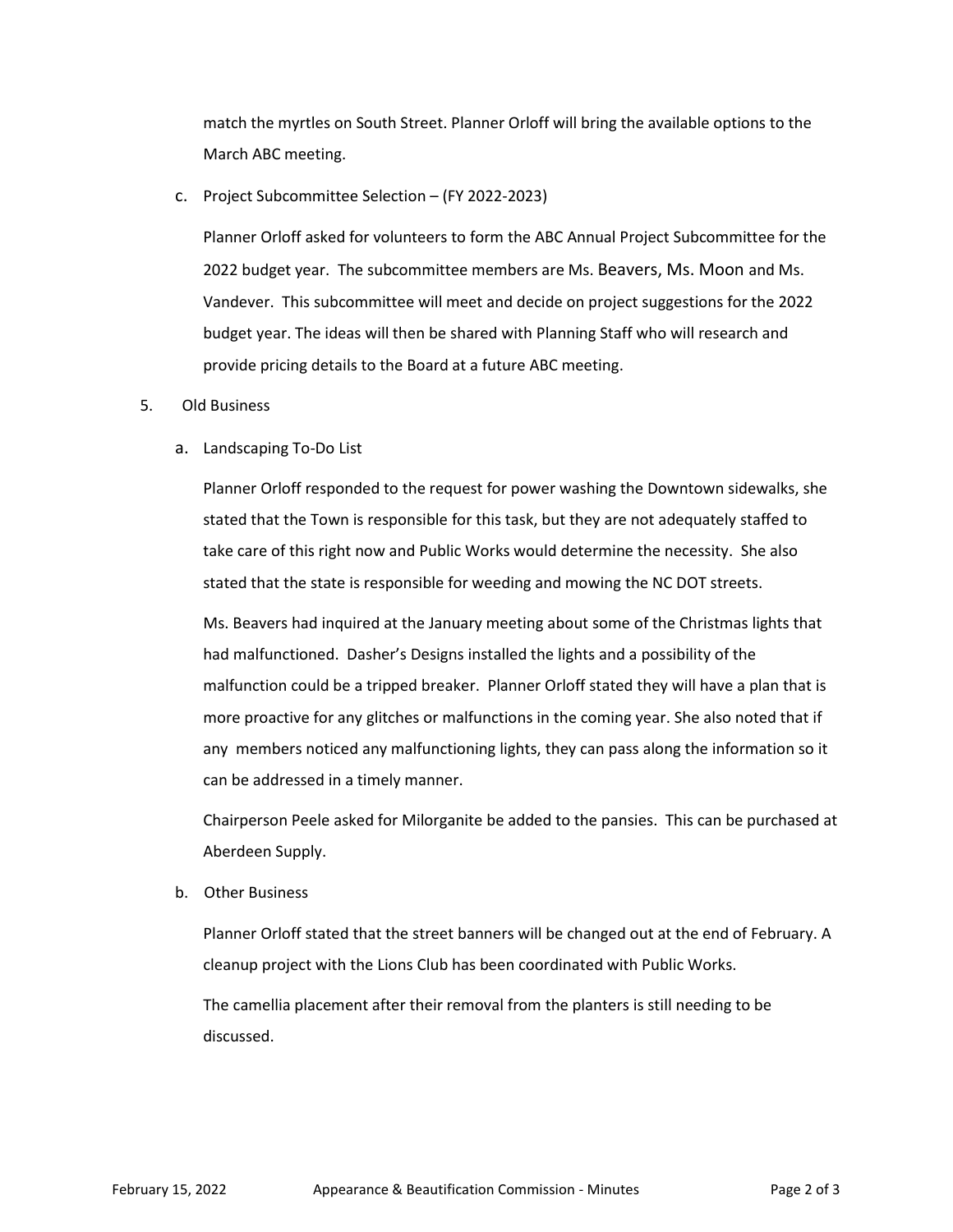Ms. Goodwin mentioned that the area across from First Bank is a first impression for visitors to the Downtown area. She would like to see that area improved. This could be a project for the 2022 budget year.

Director Westbrook stated that some ARP funds may possibly be used to update Poplar and Talbooth Streets with paving, and resurfacing the street and parking lot.

Director Westbrook provided an update for the Downtown mural project. The Galaxy Grocery Store owner wanted the parking signs to be reattached after the mural is painted, therefore no definitive agreement has been reached. The dumpster enclosure location was discussed. The railroad ties and ballast were re-laid on the tracks so the crossing was leveled this past week and the caboose will return to its original location after the track refurbishment. The parking lot striping on Sycamore Street will be done by the Public Works department sometime this week.

## 6. Adjournment

A motion was made by Ms. Goodwin, seconded by Ms. Beavers, to adjourn the meeting. Motion unanimously carried 5-0. Meeting adjourned at 1:10 pm.

\_\_\_\_\_\_\_\_\_\_\_\_\_\_\_\_\_\_\_\_\_\_\_\_\_\_\_ \_\_\_\_\_\_\_\_\_\_\_\_\_\_\_\_\_\_\_\_\_\_\_\_\_\_\_\_\_

Cathi Ericson, Administrative Assistant Janet Peele, Chairperson Minutes were completed in **Minutes were approved on** Minutes were approved on Draft form on February 15, 2022 **March 15, 2022** March 15, 2022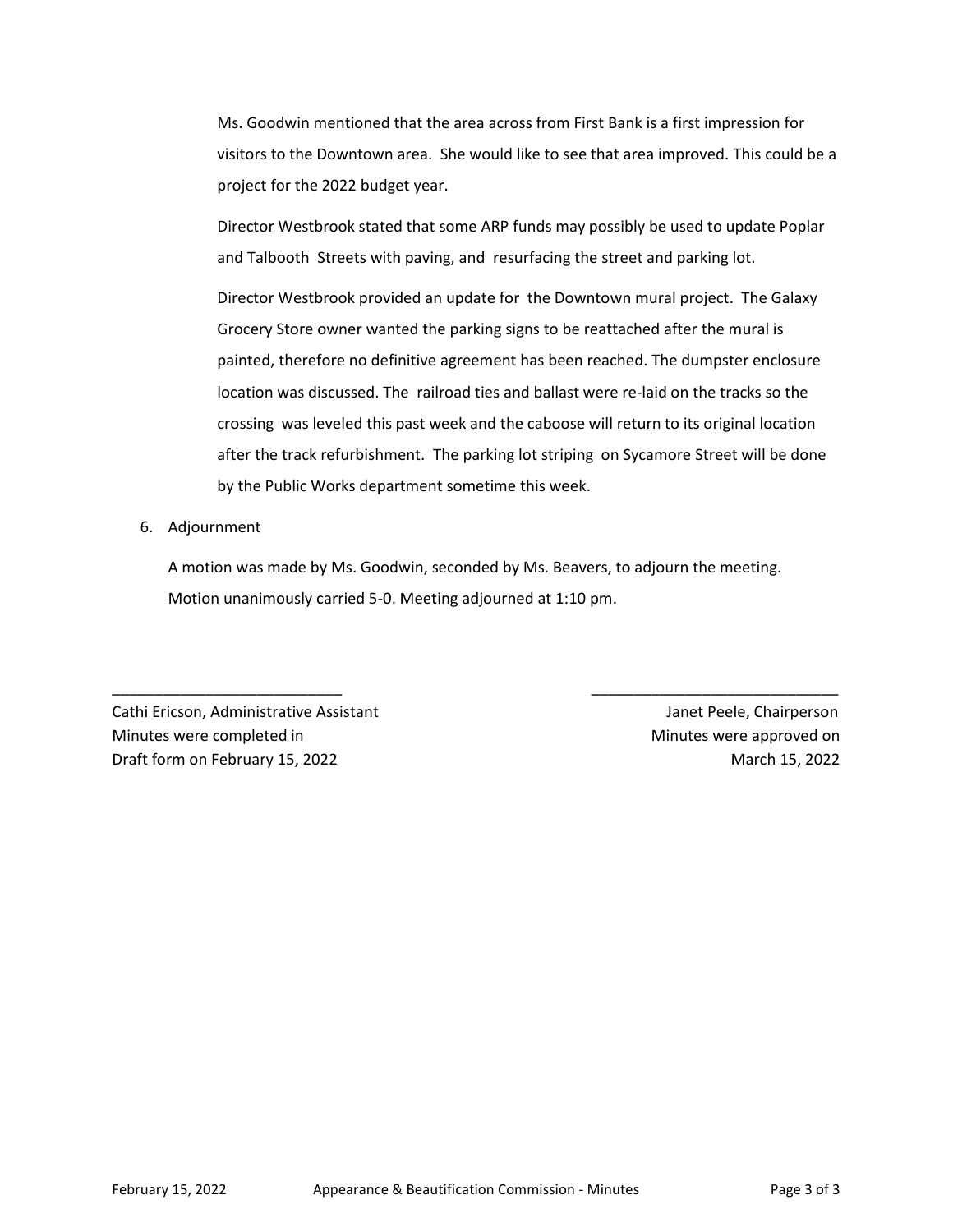| <b>ABC Projects</b>               |                                                                                                              |  |  |  |  |  |
|-----------------------------------|--------------------------------------------------------------------------------------------------------------|--|--|--|--|--|
| 2022-2023                         |                                                                                                              |  |  |  |  |  |
| <b>Project Name</b>               | <b>Synopsis</b>                                                                                              |  |  |  |  |  |
| Gateway Sign Landscaping          | Consistent landscape plan for each location                                                                  |  |  |  |  |  |
| Sycamore Street Mural             | NEW mural on leased wall, adjacent to Galaxy Grocery                                                         |  |  |  |  |  |
| l 4th Banner Set                  | Banners to advertise Dog Fair and Blues & Brews in Spring<br>months, to be added to existing banner rotation |  |  |  |  |  |
| Gateway Signage Irrigation        | Adding irrigation to all gateway signs                                                                       |  |  |  |  |  |
| Gateway Signage Lighting          | Adding solar panel lighting to all gateway signs                                                             |  |  |  |  |  |
| New Library Landscape Plan        |                                                                                                              |  |  |  |  |  |
| Muncipal Building - Holly Tree    | Shaping, lighting, etc.                                                                                      |  |  |  |  |  |
| Landscape Buffer Thomas Tire      | additional buffer for Thomas Tire                                                                            |  |  |  |  |  |
| additional banners (#1,2,3)       | Knight Street - 4 banners and hangers                                                                        |  |  |  |  |  |
| 124 N Poplar New Landscape/Buffer |                                                                                                              |  |  |  |  |  |
| Betterments                       | Hwy 1 crosswalks                                                                                             |  |  |  |  |  |
|                                   |                                                                                                              |  |  |  |  |  |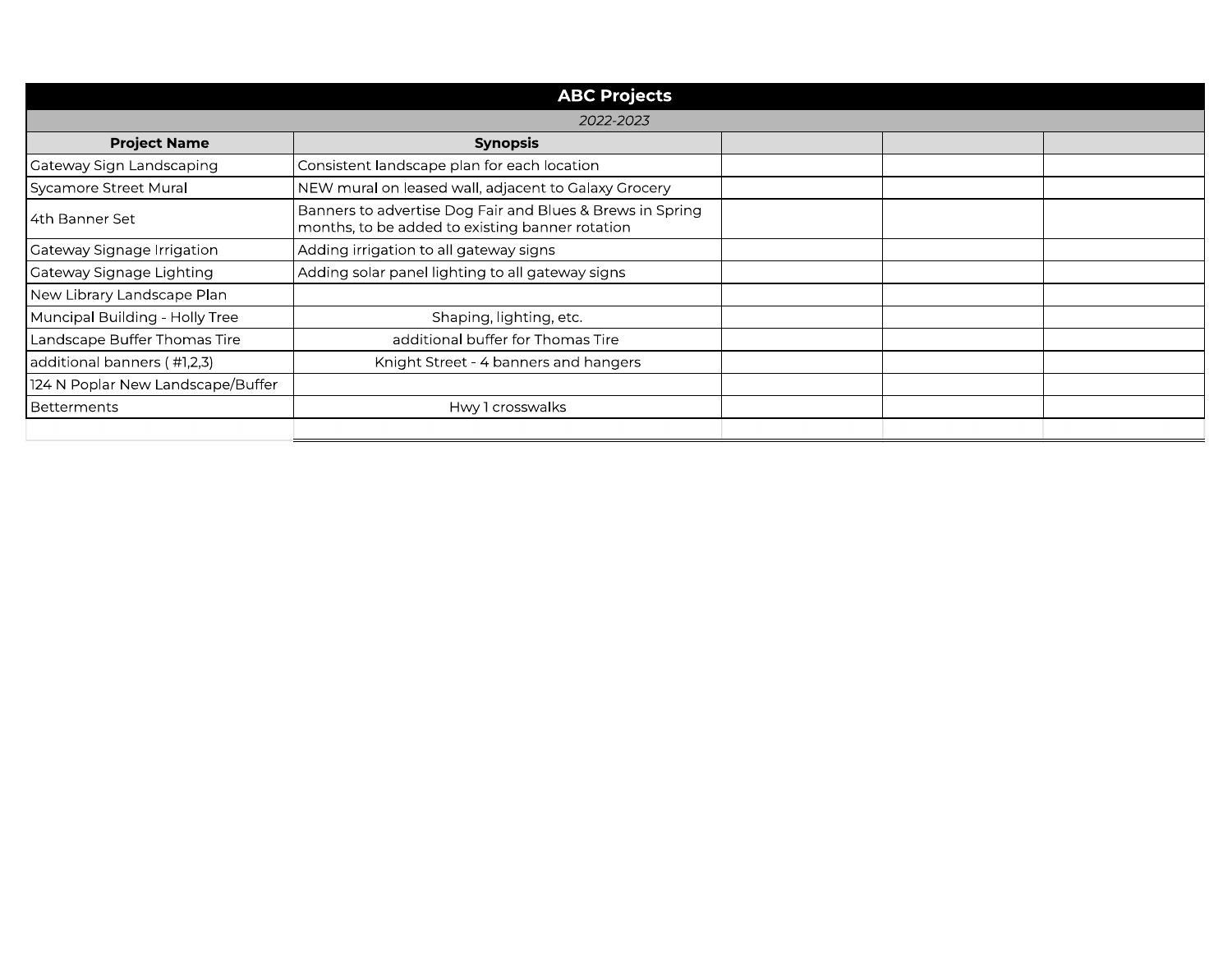

Town of Aberdeen *Planning & Inspections Department* 115 North Poplar Street Aberdeen, NC 28315 910-944-7024

## **Memorandum**

**TO: Appearance & Beautification Commission**

**FROM: Planner – Danielle Orloff, CZO**

**SUBJECT: Landscaping To-Do List**

**DATE: 3-15-2022**

**Background:** At Staff's request, the Appearance & Beautification Commission (ABC) has adopted a To-Do list of landscaping tasks for Staff to investigate and complete. The list was first adopted at the September 2020 meeting, and since, Staff has tracked requests by the ABC and provided updates when applicable.

**Staff Recommendation:** Staff is providing an update to the ABC Landscape To-Do List and invites conversation from the members. No motion is needed at this time.

*Attachments: Landscape To-Do List (31522)*